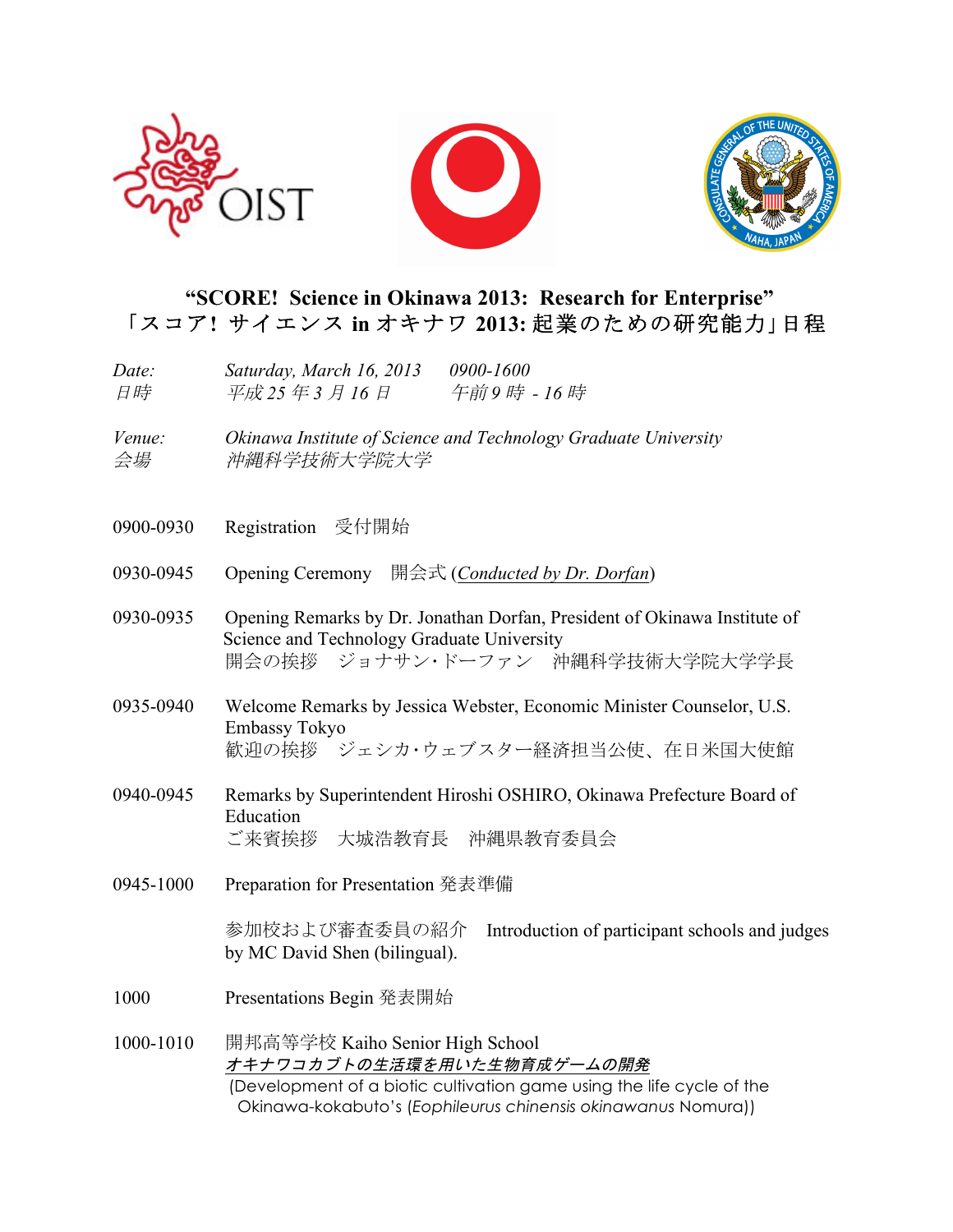| 1010-1015     | Q&A                                                                                                                                                                                                                              |
|---------------|----------------------------------------------------------------------------------------------------------------------------------------------------------------------------------------------------------------------------------|
| 1015-1025     | 中部農林高等学校 Chubu Norin Senior High School<br>日指せ!地域のバイオセンター ~オリジナルいも増産に向けたプロジェクト~<br>(Aiming for a Regional Bio Center: Projects for increasing production of original                                                             |
| 1025-1030     | breed red sweet potatoes-)<br>Q&A                                                                                                                                                                                                |
| 1030-1040     | 美来工科高等学校 Mirai Technological High School<br>教育用レゴマインドストームを使った自立型走行ロボットの開発<br>(Development of an autonomous robot using "Lego Mindstorms Education")                                                                              |
| 1040-1045     | Q&A                                                                                                                                                                                                                              |
| 1045-1055     | 宜野湾高等学校 Ginowan Senior High School<br>アルキメデス揚水ポンプの研究                                                                                                                                                                             |
| 1055-1100     | (Research on Archimedes' screw)<br>Q&A                                                                                                                                                                                           |
| 1100-1115     | 休憩<br><b>Break</b>                                                                                                                                                                                                               |
| 1115-1125     | 開邦高等学校 Kaiho Senior High School<br>カワニナの多様性から見た養殖産業の可能性<br>(Diverse varieties of Kawanina (Semisulcospira libertine) and its cultivation                                                                                         |
| 1125-1130     | potential)<br>Q&A                                                                                                                                                                                                                |
| 1130-1140     | 北部農林高等学校 Hokubu Norin Senior High School<br>シークワァサー搾り粕の有効活用パートIV                                                                                                                                                                 |
| 1140-1145     | (Effective use of "Hirami Lemon (Shekwasha) pulp" Part IV<br>Q&A                                                                                                                                                                 |
| 1145-1155     | 辺土名高等学校 Hentona Senior High School<br>奥間川・比地川水系における水生生物調査V~グマガトビケラの生活史について~<br>(Research on aquatic organisms in reservoirs along the Okuma & Hiji Rivers -<br>the life cycle of the Gumagatobikera (Gumaga okinawaensis Tsuda)) |
| 1155-1200     | Q&A                                                                                                                                                                                                                              |
| 1200-1300     | Lunch Break<br>昼食                                                                                                                                                                                                                |
| $(1250-1300)$ | Group photo at Center Court 写真撮影                                                                                                                                                                                                 |
| 1300-1310     | 開邦高等学校 Kaiho Senior High School<br>ミルスベリヒユの農地復興事業への活用<br>(Using Mirusuberihiyu (Sesurium portulacastrum) for farmland rehabilitation                                                                                             |
| 1310-1315     | projects)<br>Q&A                                                                                                                                                                                                                 |